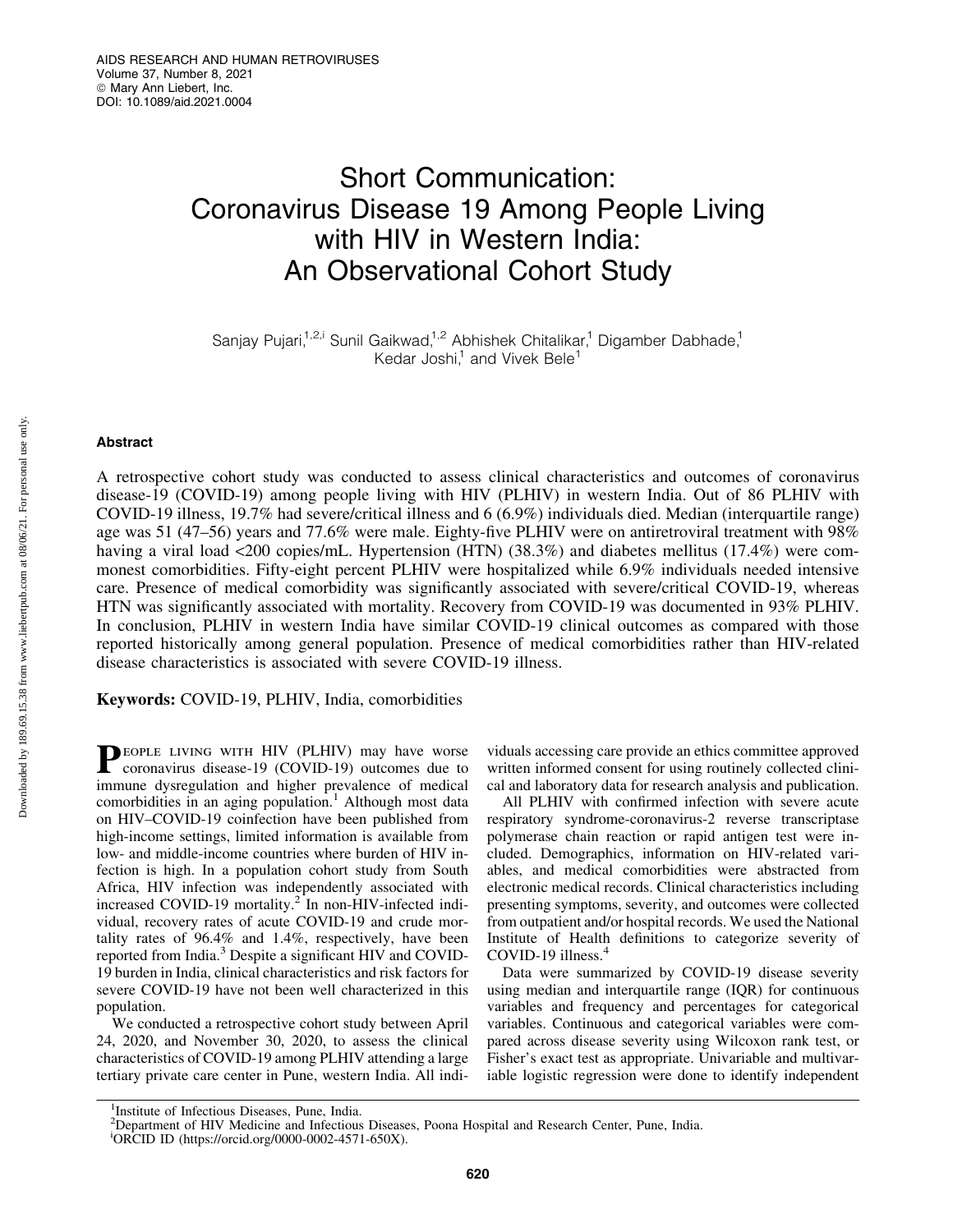factors associated with COVID-19 disease severity and mortality.

Out of 4,648 PLHIV accessing care during the time period, 86 with confirmed COVID-19 were included in the final analysis. Characteristics of PLHIV with COVID-19 are summarized in Table 1. Median (IQR) age was 51 (47–56) years and 76.7% were male. Median (IQR) duration since HIV diagnosis was 16 (12–18) years. All PLHIV except one were treatment experienced with median (IQR) CD4 count (Antiretroviral Therapy) of  $212/\text{mm}^3$  (74–627) and virologic suppression rate of 98% within 6 months of COVID-19 diagnosis. Only five individuals had severe HIV disease (CD4  $\leq$  200/mm<sup>3</sup> and/or plasma viral load >200 copies/mL). Commonest anchor drugs for ART regimens included integrase strand transfer inhibitor (44.7%) and non-nucleoside reverse transcriptase inhibitors (34.1%), whereas 77.8% were on tenofovir-based backbones. At least one medical comorbidity was documented in 52.3% PLHIV with hypertension (HTN) (38.3%) and diabetes mellitus (DM) (17.4%) being the commonest.

Mild/moderate and severe/critical COVID-19 illness was seen in 80.2% and 19.7%, respectively. The commonest clinical symptoms were fever (62.3%), cough (45.1%), shortness of breath (33.3%), and fatigue (21.5%). Other symptoms included muscle ache (16.1%), loss of taste/smell  $(13.9\%)$ , sore throat  $(5.3\%)$ , and diarrhea  $(4.3\%)$ . Median (IQR) C-reactive protein was lower among PLHIV with mild/moderate illness (6.5 mg/dL, 3.0–28.0) as compared with severe/critical illness (21.1 mg/dL, 11.8–39.2), although this difference was not statistically significant ( $p = .07$ ). Median D-Dimer (ng/mL) was significantly higher among PLHIV with severe/critical as compared with mild/moderate illness (657 vs. 309,  $p = .04$ ).

Forty-two percent PLHIV were isolated at home, whereas remaining were either admitted to isolation facilities (7.5%) or hospitalized (50.5%). Among severe/critical patients, 82.3% received oxygen, with all critical patients receiving mechanical ventilation (MV). Treatments prescribed included hydroxychloroquine (9.6%), azithromycin (12.9%), remdesivir (12.9%), favipiravir (24.7%), and steroids (8.6%). All critical patients died with a crude case fatality ratio of 6.9% [95% confidence interval (CI): 2.6–14.5].

Table 1 summarizes risk factors associated with COVID-19 severity. On univariate analysis, age >50 years [odds ratio (OR): 3.6, 95% CI: 1.1–12.7, *p* = .03] and presence of any medical comorbidity (OR: 5.7, 95% CI: 1.5–21.7, *p* = .01) was associated with higher odds of severe/critical disease, whereas male gender and longer duration since HIV diagnosis had higher odds of severe/critical COVID-19, although this was not statistically significant. On multivariate analysis only presence of medical comorbidity was associated with severe/critical COVID-19 (OR: 4.3, 95% CI: 1.1–17.4,  $p = .04$ ). All PLHIV who died were males with comorbidities.

Table 1. Clinical Characteristics and Risk Factors for Severe/Critical Coronavirus Disease-19 Illness Among People Living with HIV

| <i>Characteristics</i>                                   | Overall.<br>$n(\%)$ | COVID-19 disease severity         |                                     | Univariable analysis |       | Multivariable analysis |      |
|----------------------------------------------------------|---------------------|-----------------------------------|-------------------------------------|----------------------|-------|------------------------|------|
|                                                          |                     | Mild/moderate.<br>$n (\%)$ , N=69 | Severe/critical.<br>$n$ (%), N = 17 | OR (95% CI)          | p     | OR (95% CI)            | p    |
| Gender                                                   |                     |                                   |                                     |                      |       |                        |      |
| Female                                                   | 20(23.2)            | 18(26.0)                          | 2(12)                               | Ref.                 |       | Ref.                   |      |
| Male                                                     | 66 (76.7)           | 51 (74.0)                         | 15 (88)                             | $2.6(0.6-11.7)$      | 0.22  | $2.5(0.5-12.7)$        | 0.3  |
| Age (years) $>50$                                        | 45(52.3)            | 32(46.3)                          | 13 (76)                             | $3.6(1.1-12.7)$      | 0.03  | $2.3(0.6-8.4)$         | 0.2  |
| Duration of HIV<br>diagnosis $>10$ years                 | 68 (79.0)           | 52 (75.3)                         | 16(94.1)                            | $5.2(0.6-42.4)$      | 0.12  | Not included           |      |
| $CD4 \leq 200$                                           | 4(4.6)              | 3(4.3)                            | 1(5.8)                              | $1.7(0.30-9.7)$      | 0.55  | Not included           |      |
| $HIV$ VL $>200$ (within<br>12 months)                    | 1(1.1)              | 1(1.4)                            | 0                                   | $1.02(0.1-9.7)$      | >0.95 | Not included           |      |
| Severe HIV disease<br>$(CD4 \leq 200$ and/or<br>VL > 200 | 5(5.8)              | 4(5.7)                            | 1(5.8)                              | $1.02(0.1-9.7)$      | >0.95 | Not included           |      |
| ARV regimes<br>(backbone drugs)                          |                     |                                   |                                     |                      |       | Not included           |      |
| <b>TAF/TDF</b>                                           | 67 (78.8)           | 56 (81.1)                         | 11(64.7)                            | $0.52(0.1-2.3)$      | 0.39  |                        |      |
| Other                                                    | 11(12.9)            | 8(11.5)                           | 3(17.6)                             | Ref.                 |       |                        |      |
| ARV regimes<br>(anchor drugs)                            |                     |                                   |                                     |                      |       | Not included           |      |
| <b>INSTI</b>                                             | 38 (44.7)           | 31 (44.9)                         | 7(41.1)                             | Ref.                 |       |                        |      |
| <b>NNRTIs</b>                                            | 29(34.1)            | 25(36.2)                          | 4(23.5)                             | $0.7(0.2-2.7)$       | 0.61  |                        |      |
| $PI/r$ or $INSTI + PI/r$                                 | 18(21.1)            | 12(17.3)                          | 6(35.2)                             | $2.2(0.6-7.9)$       | 0.22  |                        |      |
| Presence of any<br>comorbidity                           | 45(52.3)            | 31 (44.9)                         | 14(82.3)                            | $5.7(1.5-21.7)$      | 0.01  | $4.3(1.1-17.4)$        | 0.04 |
| <b>Diabetes</b>                                          | 15(17.4)            | 11(15.9)                          | 4(23.5)                             | $1.6(0.4-5.9)$       | 0.46  | Not included           |      |
| Hypertension                                             | 33 (38.3)           | 24 (34.7)                         | 9(52.9)                             | $2.1(0.7-6.2)$       | 0.17  | Not included           |      |

ARV, antiretroviral; CI, confidence interval; COVID-19, coronavirus disease-19; INSTIs, integrase-strand transfer inhibitors; NNRTIs, nonnucleoside reverse transcriptase inhibitors; OR, odds ratio; PI/r, protease inhibitor/low dose ritonavir; Ref., reference; TAF, tenofovir alafenamide; TDF, tenofovir disoproxyl fumarate; VL, viral load.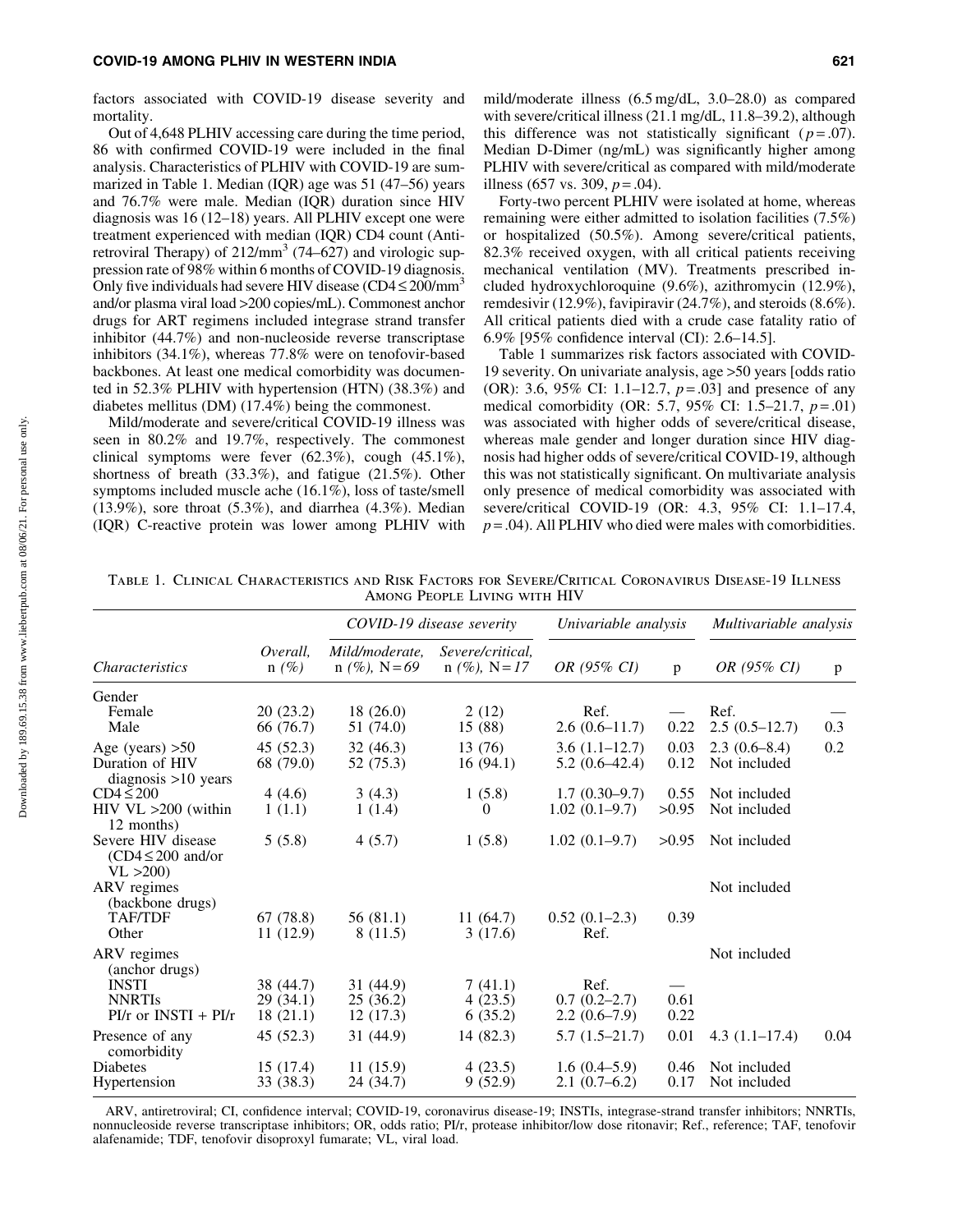On univariate analysis (data not shown), presence of HTN was the only variable associated with mortality (OR: 11.4, 95% CI: 1.27–102.8, *p* = .03). Owing to small number of mortality events, multivariate analyses were not performed.

In this largest retrospective cohort study on HIV–COVID-19 coinfection from India, majority had mild/moderate COVID-19 illness although crude mortality rate (6.9%) was marginally higher than the historically reported general population in India. As of January 12, 2021, India has reported  $\sim$  10 million COVID-19 patients with recovery rate and crude mortality ratio of 96.4% and 1.4%, respectively.<sup>3</sup> We documented a similar recovery rate of 93% (95% CI: 85.4–97.4) in our cohort. Other hospital-based non-HIV cohorts from India have reported crude mortality rate of 2%-4%.<sup>5,6</sup> Higher mortality rates among HIV–COVID-19 coinfected individuals as compared with those without HIV infection have been reported in several large population-based studies across the world.<sup>2,7,8</sup> A standardized mortality ratio of COVID-19 death associated with HIV was reported to be 2.39 in a large study from South Africa. $2$ 

There is conflicting data on the frequency of severe COVID-19 among PLHIV as compared with those without HIV infection. Many studies have failed to show association of HIV infection with need for intensive care unit (ICU) admissions and MV.<sup>9,10</sup> However, some reports have demonstrated increased need for ICU care and MV among PLHIV.<sup>11,12</sup> In our cohort,  $\sim$  50% PLHIV were hospitalized although this is an overestimate, as during initial days of the pandemic in India, even mild/moderate cases were hospitalized for isolation purposes. However, it would be prudent to assume that 19.7% of the severe/critical cases needed hospitalization.

Factors associated with higher risk of severe COVID-19 and mortality among PLHIV are still unclear. These include HIV related (degree of immune suppression), demographics (aging population), and higher prevalence of medical comorbidities.1 In our study, we found that presence of at least one medical comorbidity was the only factor significantly associated with severe COVID-19, whereas HTN was significantly associated with mortality. Higher risk of severe COVID-19 and mortality has been reported among individuals with comorbidities such as DM and HTN even in the absence of HIV infection, both globally and in India.<sup>13,14</sup> Almost all of our patients had virologic suppression before COVID-19 diagnosis, with optimal CD4 reconstitution making it difficult to assess the role of immune suppression on COVID-19 severity. Higher risk of COVID-19 severity has been reported among PLHIV with CD4 count  $\langle 200/\text{mm}^3$  or unsuppressed viral load (VL).<sup>15,16</sup> However, neither CD4 counts  $\leq$ 200/mm<sup>3</sup> (OR: 1.7, 95% CI: 0.3–9.7, *p* = .55) or VL >200 copies/mL (OR: 1.02, 95% CI: 0.1–9.7, *p* > .95) was significantly associated with severe/critical COVID-19 in our study.

Apart from absence of controls, there are few limitations of the study. Asymptomatic COVID-19 was not ruled out for all PLHIV seeking care. This would likely bring down the rate of severe illness and mortality. However, this is also true of the general population and infection fatality ratio is difficult to determine for individuals with or without HIV infection. Only PLHIV who accessed care during this time period were evaluated as compared with the entire clinic cohort. Disruption in follow-ups was common and it is likely some PLHIV with COVID-19 may not have reported to the clinic.

In conclusion, PLHIV with COVID-19 in India have excellent recovery rate, mirroring that in the general population. However, mortality may be marginally higher with comorbidities being an important associated risk factor.

#### Authors' Contributions

S.P. designed the study, recruited patients, and drafted the article; S.G. recruited patients; A.C. abstracted data from electronic records; D.D. performed laboratory tests; and K.J. and V.B. performed statistical analysis. All authors commented on the draft article and approved the final article.

#### Author Disclosure Statement

No competing financial interests exist.

## Funding Information

No funding was received for this article.

#### **References**

- 1. Triant VA, Gandhi RT: When epidemics collide: Why people with HIV may have worse COVID-19 outcomes and implications for vaccination. Clin Infect Dis 2021; [Epub ahead of print]; DOI: 10.1093/cid/ciaa1946.
- 2. Boulle A, Davies MA, Hussey H, *et al.*: Risk factors for COVID-19 death in a population cohort study from the Western Cape Province, South Africa. Clin Infect Dis 2020; [Epub ahead of print]; DOI: 10.1093/cid/ciaa1198.
- 3. Ministry of Health: Government of India. Available at https://www.mohfw.gov.in, accessed January 12, 2021.
- 4. COVID-19 Treatment Guidelines Panel: Coronavirus Disease 2019 (COVID-19) Treatment Guidelines. National Institutes of Health. Available at https://www.covid19treatmentguidelines .nih.gov, accessed January 4, 2021.
- 5. Soni SL, Kajal K, Yaddanapudi LN, *et al.*: Demographic & clinical profile of patients with COVID-19 at a tertiary care hospital in north India. Indian J Med Res 2021;153:115–125.
- 6. Mithal A, Jevalikar G, Sharma R, *et al.*: High prevalence of diabetes and other comorbidities in hospitalized patients with COVID-19 in Delhi, India, and their association with outcomes. Diabetes Metab Syndr 2020;15:169–175.
- 7. Bhaskaran K, Rentsch CT, MacKenna B, *et al.*: HIV infection and COVID-19 death: A population-based cohort analysis of UK primary care data and linked national death registrations within the OpenSAFELY platform. Lancet HIV 2021;8:e24–e32.
- 8. Geretti AM, Stockdale AJ, Kelly SH, *et al.*: Outcomes of COVID-19 related hospitalization among people with HIV in the ISARIC WHO Clinical Characterization Protocol (UK): A prospective observational study. Clin Infect Dis 2020; [Epub ahead of print]; DOI: 10.1093/cid/ciaa1605.
- 9. Karmen-Tuohy S, Carlucci PM, Zervou FN, *et al.*: Outcomes among HIV-positive patients hospitalized with COVID-19. J Acquir Immune Defic Syndr 2020;85:6–10.
- 10. Sigel K, Swartz T, Golden E, *et al.*: Coronavirus 2019 and people living with human immunodeficiency virus: Outcomes for hospitalized patients in New York City. Clin Infect Dis 2020;71:2933–2938.
- 11. Braunstein SL, Lazar R, Wahnich A, Daskalakis DC, Blackstock OJ: COVID-19 infection among people with HIV in New York City: A population-level analysis of linked surveillance data. Clin Infect Dis 2020; [Epub ahead of print]; DOI: 10.1093/cid/ciaa1793.